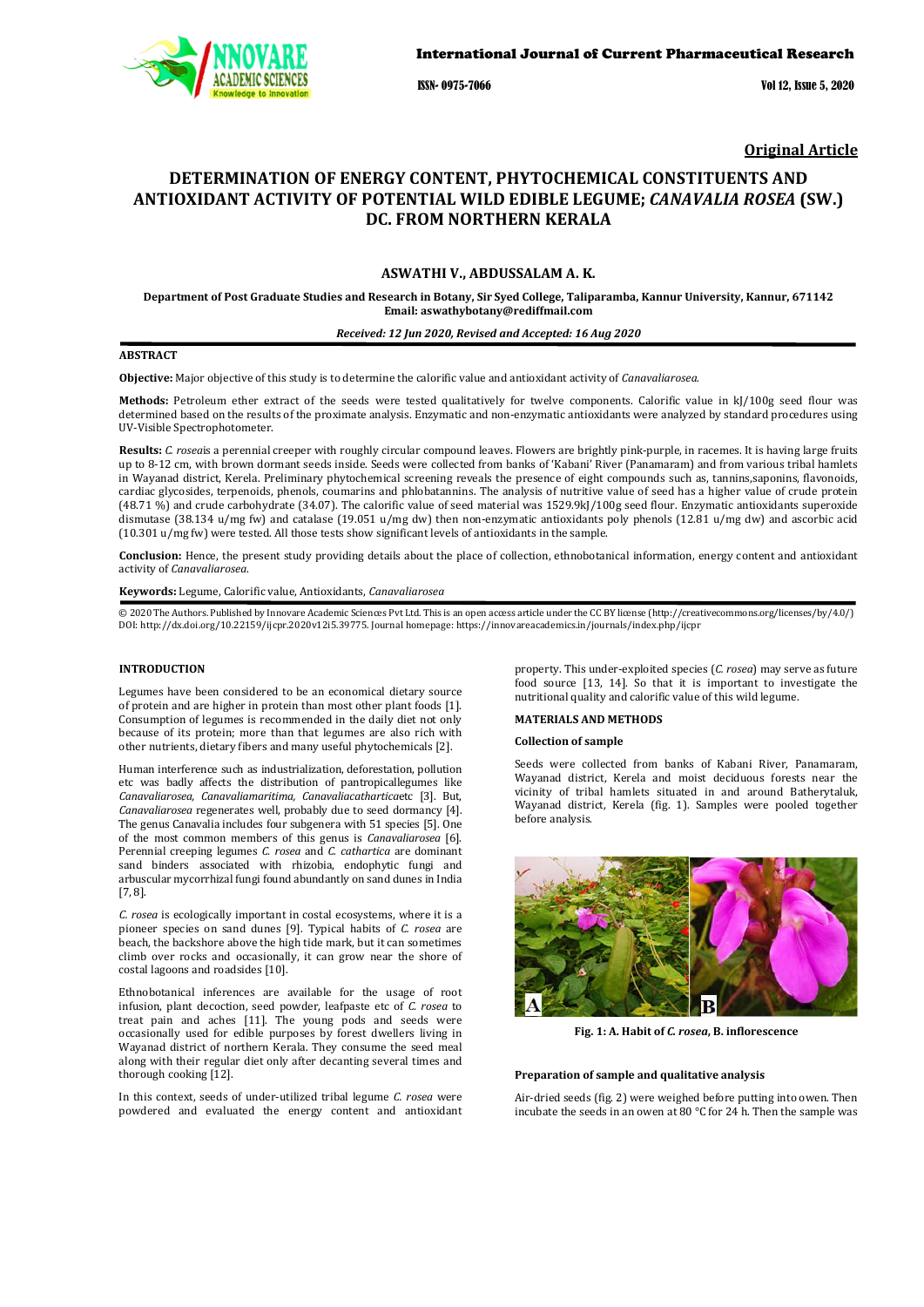reweighed after cooling inside a desiccator. The average loss of weight was taken as the moisture content and it is expressed on percentage basis. About 50g of air dried and oven dried seeds along with their seed coat were ground in to fine powder separately. Care was taken to prevent the mixing up of samples. The petroleum ether extract of the sample was used to screen the presence of compounds like tannin, saponin, flavonoid etc by the protocol described by [15].



**Fig. 2: Air dried pod with seeds**

#### **Proximate analysis**

The nitrogen content was obtained by the micro Kjeldhal method, and then the total nitrogen content was multiplied by factor 6.25 to obtain the crude protein content [16]. The crude fat (ether extract content), crude fiber and ash content were determined by methods of AOAC [17]. The nitrogen-free extractives (NFE) or the total crude carbohydrate were calculated by the difference method suggested by Muller and Tobin [18]. Then the calorific value of 100g sample was determined by methods according to Osborne and voogt [19].

#### **Antioxidant analysis**

# **Enzymatic antioxidants**

#### **Enzyme extract preparation**

0.5g of seed flour was homogenized in 5 ml of ice-cold 50 m mol potassium phosphate buffer (pH.7) by using a prechilled mortar and pestle. The extract was filtered and centrifuged (1000 rpm for 15 min). The supernatant was collected was then pooled for the enzyme assay [20]. The method used to determine the activity of catalase was proposed by Aebi [21]. It was observed as a decrease in absorbance at 240 nm for 1 min following the decomposition of hydrogen peroxide. The activity of superoxide dismutase was

assayed according to the method of Ginnopolitis and Ries [22]. The absorbance was recorded at 560 nm against the blank.

#### **Non enzymatic antioxidants**

Ascorbic acid content activity was estimated by the method of Mukherjee and Choudhari [23]. Standard curve was made by a known concentration of ascorbic acid in 6% trichloroacetic acid. Total polyphenol content determination was done by the method suggested by Folin and Denis [24].

## **Statistical analysis**

The statistical analysis was done by using Microsoft excel. Each set of data is an average of triplicates and it represents a mean±standard error.

#### **RESULTS AND DISCUSSION**

*C. ensiformis*, *C. cathartic* and *C. gladiata,* are some of the closest relatives of *C. rosea* [25]. Among the four species of Canavalia, *C. rosea*is comparatively not much explored. Nutritional and antinutritional components in *C. ensiformis* were well studied [26]; and it contains components like tannin [27], saponin [28], phytic acid [29], and polyphenols [30] moderately in high quantities [31]. Several studies on *C. gladiata* reveal the quantity [32] and the quality of secondary metabolites present in their seeds [33]. Most of the phytochemical components in *C. cathartica* were also analysed [34] and quantified earlier [35].

Canavalin A is the most studied plant lectin [36] found abundantly in genus Canavalia. It is a potential chemical constituent having wide range of applications in the field of isolation of immunoglobulins, blood group substances etc. And also has a role in anti-viral medicine [37]. Canavanine [38] and canaline are the specific analogue of arginine and are non-protein toxic amino acids [39] richly found in Canavalia species [40].

Every genus will definitely shows its own unique chemical profile during the qualitative tests. Among the twelve compounds tested *Canavaliarosea* shows the presence of saponin, tannin, flavonoid, terpenoid, phlobotannin, cardiac glycosides and total phenol (table 1). Many of these compounds are potentially significant against human pathogens [41]. Tannins are capable to inhibit digestive enzymes [42], while saponin can reduce the nutrient uptake [43]. Phenolics [44] and flavonoids are widely distributed in plants and are having powerful antioxidant activity [45], this legume is also rich in phenolics but most of the phenolic content was destroyed during cooking and steaming [30].

|  |  |  |  |  | Table 1: Results of phytochemical screening of seeds of <i>Canavaliarosea</i> |
|--|--|--|--|--|-------------------------------------------------------------------------------|
|--|--|--|--|--|-------------------------------------------------------------------------------|

| S. No. | <b>Phytochemical compounds</b> | Petroleum ether extract of seed |  |
|--------|--------------------------------|---------------------------------|--|
|        | Tannin                         |                                 |  |
|        | Saponin                        |                                 |  |
|        | Flavanoids                     |                                 |  |
|        | Quinones                       |                                 |  |
|        | Glycosides                     |                                 |  |
|        | Cardiac glycosides             |                                 |  |
|        | Terpenoids                     |                                 |  |
|        | Phenols                        |                                 |  |
|        | Coumarins                      |                                 |  |
| 10     | Steroids                       |                                 |  |
| 11     | Phobatannins                   |                                 |  |
| 12     | Anthraquinones                 |                                 |  |

Components like cardiac glycosides, caumarins, terpenoids, phlorotannins, and tannins are secondary metabolites with or without antioxidant property and are undesirable from the nutritional point of view [46]. But these chemicals were synthesized and deposited in the plant tissue for protecting them from microbes or even from animal predators [47]. The presence of glycoside moieties like saponins, cardiac glycosides and flavonoids, which are known to have ability to inhibit or act against gastrointestinal infections are of pharmacological importance and give evidence to the use of the plant in ethnomedicine [48].

Coming to the results of proximate analysis (table 2) *Canavaliarosea* shows the highest amount of crude protein (48.71%). The amount of moisture in the seeds is an important factor influencing seed viability. Generally seeds with higher moisture content will have a lower shelf life. *Canavaliarosea* is having 13.94% moisture content. The percentage of ash content is an indicator for the quality of mineral nutrients present [10], and these seeds possess 3.51% of ash content. Then these seeds possess 3.90 % of crude fat and 9.81 % of crude fiber. Crude carbohydrate is also one among the nutrients, this sample contain 34.07 % of the same.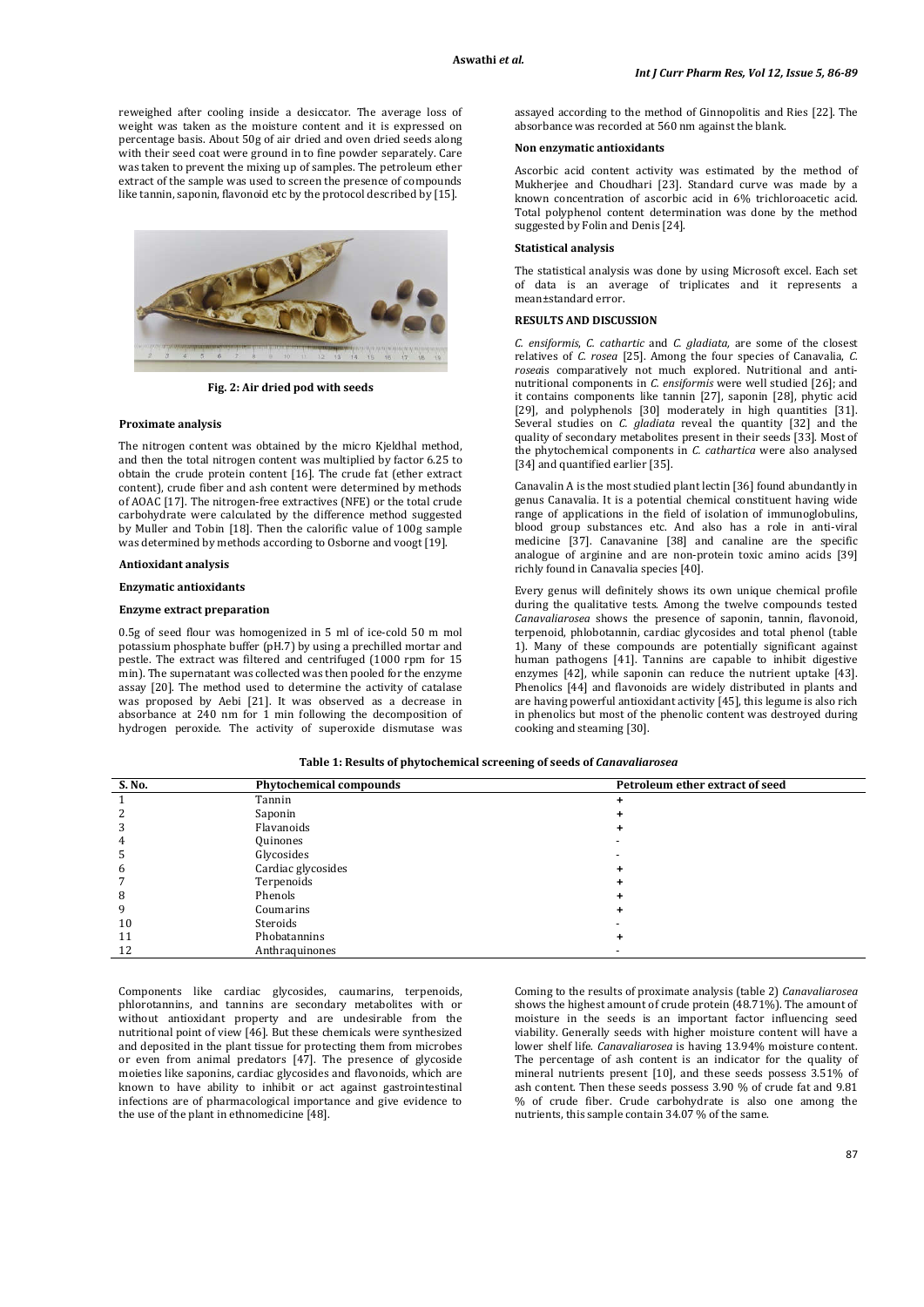#### **Table 2: Proximate composition**

| Components                                   | Percentage       |  |
|----------------------------------------------|------------------|--|
| % Moisture content                           | $13.94 \pm 0.90$ |  |
| % Ash content                                | $3.51 \pm 0.01$  |  |
| % Crude fiber                                | $9.81 \pm 1.12$  |  |
| % Crude fat(Ether extract)                   | $3.90 \pm 0.8$   |  |
| % Crude protein                              | $48.71 \pm 1.02$ |  |
| % Crude carbohydrate(NFE)                    | 34.07            |  |
| Calorific value is 1529.9Kj/100g seed flour. |                  |  |

On eating this legumes man and animals [49] will definitely get lots of natural antioxidants [50]. Antioxidants are substances which can inhibit oxidative damage by preventing the action of reactive oxygen species [51], and they are the first line of defense mechanism in neutralizing the free radicals [52]. Superoxide dismutase (SOD) and Ascorbic acid were tested in fresh tissues while tests for Catalase and Polyphenols were done by using dry seed samples, and the results reveals that the seeds of *C. rosea* contain 38.134 units of SOD, 19.051 units of catalase, 12.81 units of polyphenols and 10.301 units of ascorbic acid per mg seed flour.

#### **Table 3: Antioxidant composition**

| <b>Plant name</b> | COD<br><b>FW</b><br>(unit)<br>⁄ mg<br>JUD. | <b>DW</b><br>Catalase<br>(unit/mg)                | Polypheno<br>$1/m$ g DW<br>`° (uniı.<br>:nois | ./mg FW<br>(unit.<br>rbic acid<br>Ascor* |
|-------------------|--------------------------------------------|---------------------------------------------------|-----------------------------------------------|------------------------------------------|
| Canavaliarosea    | 29121<br>38.134±1.6.                       | ΩE.<br>$\ddot{\phantom{1}}$<br>$0.051 {\pm} 1.01$ | .0.09<br>⊥∪.∪∠                                | $10.301 {\pm} 1.13$                      |

#### **CONCLUSION**

This study helps us to conclude that the wild bean *C. rosea*is, rich in phytochemicals thus should be exploited more as a medicinal proteinaceous food. This can also be used as a potential ingredient to formulate nutraceutical products for medicinal and veterinary applications. *In vivo* antioxidant activities of this beneficial wild bean along with the aspects of nutritional quality such as food efficiency ratio, net protein retention, protein retention efficiency, true digestibility, biological value etc need to be investigated further.

# **ACKNOWLEDGMENT**

The authors are extremely thankful to the Council of Scientific and Industrial Research (CSIR) for providing financial assistance.

### **AUTHORS CONTRIBUTIONS**

All the authors have contributed equally.

# **CONFLICT OF INTERESTS**

The authors have no conflict of interest to report.

# **REFERENCES**

- 1. Food and agricultural organization of the United Nations. Research approaches and methods for evaluating the protein content of foods. Report of an expert working group. Rome: FAO; 2014.
- 2. Kouris Blazos A, Belski R. Review article: health benefits of legumes and pulses with a focus on Australian sweet lupins. Asia Pac J Clin Nutr 2016;25:1-17.
- 3. D' Cunha M, Sridhar KR. Micropropagation of the wild legume *Canavaliarosea* (Sw.) DC from coastal sand dunes. Biol Lett 2011;48:85-96.
- 4. Arun AB, Raviraja N, Sridhar KR. Effect of temperature, salinity and burial on seed germination and seedling emergence of five costal sand dune legumes. Int J Ecol Environ Sci 2001;27:23-9.
- 5. Smartt J. Grain legumes. Cambridge University Press: Cambridge UK; 1990. p. 301-9.
- 6. Mendoza Gonzalez G, Luisa MM, Lithgow D. Biological flora of costal dunes and wetlands: *Canavaliarosea* (Sw) DC. J Costal Res 2014;30:697-713.
- 7. Chen WM, Lee TM, Lam CC, Cheng CP. Characterization of halotolerant rhizobia isolated from root nodules of *Canavaliarosea* from seaside areas. FEMS Microbiol Ecol 2000;34:9-16.
- 8. Seena S, Sridhar KR. Nutritional and microbiological features of little known legumes, *Canavaliacathartica* thouars and *Canavalia maritime* thouars of the southwest coast of India. Curr Sci 2006;90:1638-50.
- 9. D'Arcy WC. Canavalia. In: Woodson R, Schery RW. (eds.) Flora de Panama.(Leguminosae). Annals of the Missouri Botanical Garden 1980;67:562-71.
- 10. Tijani KB, Alfa AA, Momoh A, Sezor AA. Phytochemical and nutraceutical potentials of beach bean (*Canavaliarosea*) Sw. DC. growth anyigba, kogi state, Nigeria. Asian J Med Health 2019;17:1-9.
- 11. Bhagya B, Srighar KR. Ethnobiology of coastal sand dune legumes of the southwest coast of India. Indian J Trad Knowl 2009;8:611-20.
- 12. Thangadurai D, Viswanathan MB, Ramesh N. The chemical composition and nutritional evaluation of *Canavaliavirosa*: a perennial wild bean from Eastern Ghats of Peninsular India. Eur Food Res Technol 2001;213:456-9.
- 13. Arun AB, Beena KR, Raviraja NS, Sridhar KR. Costal sand dunesa neglected ecosystem. Curr Sci 1999;77:19-21.
- 14. Seena S, Sridhar KR. Nutrient composition and biological evaluation of an unconventional legume, *Canavaliacathartica* of mangroves. Int J Food Sci Nutr 2004;55:615-25.
- 15. Harborne J. Phytochemical methods. Chapman and Hill, Ltd London; 1973. p. 49-188.
- 16. Humphries FC. Mineral composition and ash analysis. In: Paech K, Tracey MV. (eds) Modern methods of plant analysis. Springer, Berlin Heidelberg New York; 1956. p. 468-502.
- 17. AOAC. Official methods of analysis. Association of Official Analytical Chemists, Washington; 1970.
- 18. Muller HG, Tobin G. Nutrition and food processing. Croom Helm, London; 1980.
- 0sborne DR, Voogt P. The analysis of nutrients in foods, Academic Press: New York; 1978. p. 239-40.
- 20. Yin D, Chen S, Chen F. Morphological and physiological responses of two *Chrysanthemum* cultivars differing in their tolerance to waterlogging. Environ Exp Bot 2009;67:87-93.
- 21. Aebi H. Catalase *in vitro*. Methods Enzymol 1984;105:12-6.
- 22. Giannopolitis CN, Reis SK, Superoxide Dismutase I. Occurrence in higher plants. Plant Physiol 1997;59:309-14.
- 23. Mukherjee SP, Choudhari MA. Implications of water stressinduced changes in the levels of endogenous ascorbic acid and hydrogen peroxide in *Vigna* seedlings. Physiol Plant 1983;58:166-70.
- 24. Folin O, Denis W. The diagnostic value of uric acid determinations in blood. Arch Intern Med 1915;16:33-7.
- 25. Sridhar KR, Seena S. Nutritional and antinutritional significance of four unconventional legumes of the genus canavaliaacmparative study. Food Chem 2006;99:267-88.
- 26. Agbede JO, Aletor VA. Studies of the chemical composition and protein quality evaluation of differently processed *Canavaliaensiformis* and *Mucunapruriens* seed flours. J Food Compost Anal 2005;18:89-103.